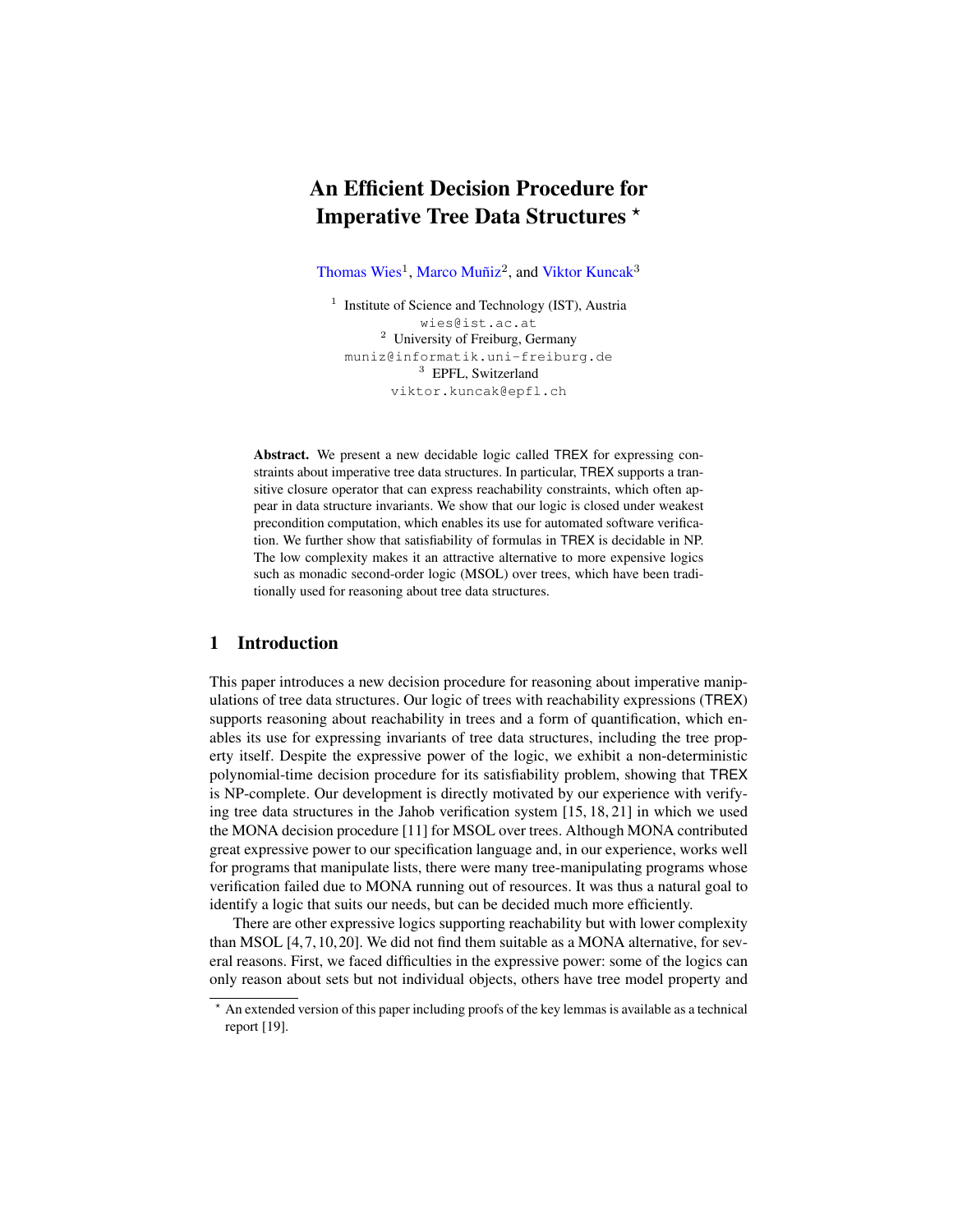thus cannot detect violations of the tree invariants. Moreover, the complexity of these logics is still at least EXPTIME, and their decision procedures are given in terms of automata-theoretic techniques or tableaux procedures, which can be difficult to combine efficiently with existing SMT solvers. Similarly, the logic of reachable patterns [20] is decidable through a highly non-trivial construction, but the complexity is at least NEX-PTIME, as is the complexity of the Bernays-Schönfinkel Class with Datalog [5]. The logic [2] can express nested list structures of bounded nesting along with constraints on data fields and numerical constraints on paths, but cannot express constraints on arbitrary trees. On the other hand, TREX does not support reasoning on data fields; although such an extension is in principle possible. Other approaches generate induction scheme instances to prove transitive closure properties in general graphs [14]. While this strategy can succeed for certain examples, it gives neither completeness nor complexity guarantees, and suffers from the difficulties of first-order provers in handling transitive relations. Tree automata with size constraints can express properties such as the red-black tree invariant [8]. However, this work does not state the complexity of the reasoning task and the presented automata constructions appear to require running time beyond NP. Regular tree model checking with abstraction has yielded excellent results so far [3] and continues to improve, but has so far not resulted in a logic whose complexity is in NP, which we believe to be an important milestone.

The primary inspiration for our solution came from the efficient SMT-based techniques for reasoning about list structures [13], as well as the idea of viewing singleparent heaps as duals of lists [1]. However, there are several challenges in relying on this immediate inspiration. For integration with other decision procedures, as well as for modular reasoning with preconditions and postconditions, it was essential to obtain a logic and not only a finite-model property for the analysis of systems as in [1]. Furthermore, the need to support imperative updates on *trees* led to technical challenges that are very different than those of [13]. To address these challenges, we introduced a reachability predicate that is parametrized by a carefully chosen class of formulas to control the reachability relation. We show that the resulting logic of trees is closed under weakest preconditions with respect to imperative heap updates, which makes it suitable for expressing verification conditions in imperative programs. We devised a four-step decision procedure that contains formula transformations and ultimately reduces to a  $\Psi$ -local theory extension [9, 16]. Consequently, our logic can be encoded using a quantifier instantiation recipe within an SMT solver. We have encoded the axiomatization of TREX in Jahob and used Z3 [6] with a default instantiation strategy to verify tree and list manipulating programs. We have obtained verification times of around 1s, reducing the running times by two orders of magnitude compared to MONA.

Motivating Example. We next show how to use our decision procedure to verify functional correctness of a Java method that manipulates a binary tree data structure.

Fig. [1](#page-2-0) shows a fragment of Java code for insertion into a binary search tree, factored out into a separate insertLeftOf method. In addition to Java statements, the example in Fig. [1](#page-2-0) contains preconditions and postconditions, written in the notation of the Jahob verification system [12, 15, 17, 18, 21].

The search tree has fields (l, r) that form a binary tree, and field p, which for each node in the tree points to its parent (or null, if the node is the root of the tree). This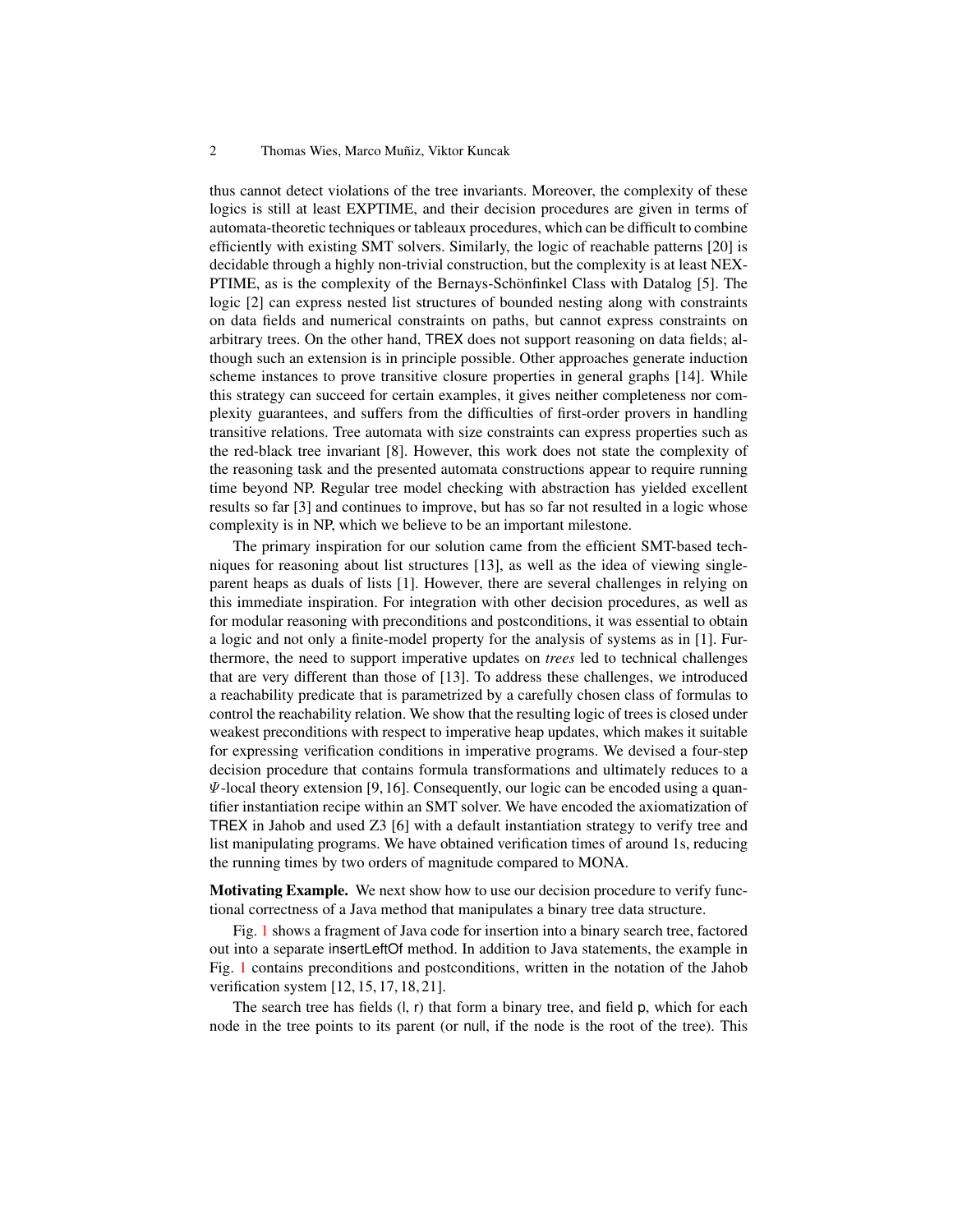```
class Node {Node l, r, p;}
class Tree {
    private Node root;
    invariant "ptree p \in [1, r]"; invariant "p root = null";
    private specvar content :: objset;
     vardefs "content=={x. root \neq null \wedge (x,root) \in {(x,y). p x = y}<sup>*</sup>}";
    public void insertLeftOf (Node pos, Node e)
       requires "pos \in content \land pos \neq null \land l pos = null \lande \notin content \wedge e \neq null \wedge p e = null \wedge l e = null \wedge r e = null"
       modifies content,l,p
       ensures "content = old content \cup {e}"
    { e.p = pos; pos. l = e; }
```
<span id="page-2-0"></span>Fig. 1. Fragment of insertion into a tree

property is expressed by the first class invariant using the special predicate ptree, which takes the parent field and a list of successor fields of the tree structure as arguments. The second invariant expresses that the field root points to the root node of the tree. The **vardefs** notation introduces the set content denoting the useful content of the tree. Note that if we are given a program that manipulates a tree data structure without explicit parent field then we can always introduce one as a specification variable that is solely used for the purpose of verification. This is possible because the parent field in a tree is uniquely determined by the successor fields.

The insertLeftOf method is meant to be invoked when the insertion procedure has traversed the tree and found a node pos that has no left child. The node e then becomes the new left child of pos. Our system checks that after each execution of the method insertLeftOf the specified class invariants still hold and that its postcondition is satisfied. The postcondition states that the node e has been properly inserted into the tree.

The full verification condition of method insertLeftOf can be expressed in our logic. Figure [2](#page-3-0) shows one of the subgoals of this verification condition. It expresses that after execution of method insertLeftOf the heap graph projected to field p is still acyclic. This is a subgoal for checking that the ptree invariant is preserved by method insertLeftOf. Note that our logic supports field update expressions  $\text{upd}(p, e, pos)$  so that we can express the verification condition directly in the logic. Note further that the precondition stating that the ptree invariant holds at entry to the method is not explicitly part of the verification condition. It is implicit in the semantics of our logic.

Our logic also supports reasoning about forward reachability  $\langle I, r \rangle^*$  in the trees (i.e., transitive closure of the successor fields rather than the parent field) and quantification over sets of reachable objects. The latter is used, e.g., to prove the postcondition of method insertLeftOf stating that the node e was properly inserted and that no elements have been removed from the tree.

While we only consider a logic of *binary* trees in this paper; the generalization to trees of arbitrary finite arity is straightforward. In particular, an acyclic doubly-linked list is a special case of a tree with parent pointers, so reasoning about such structures is also supported by our decision procedure.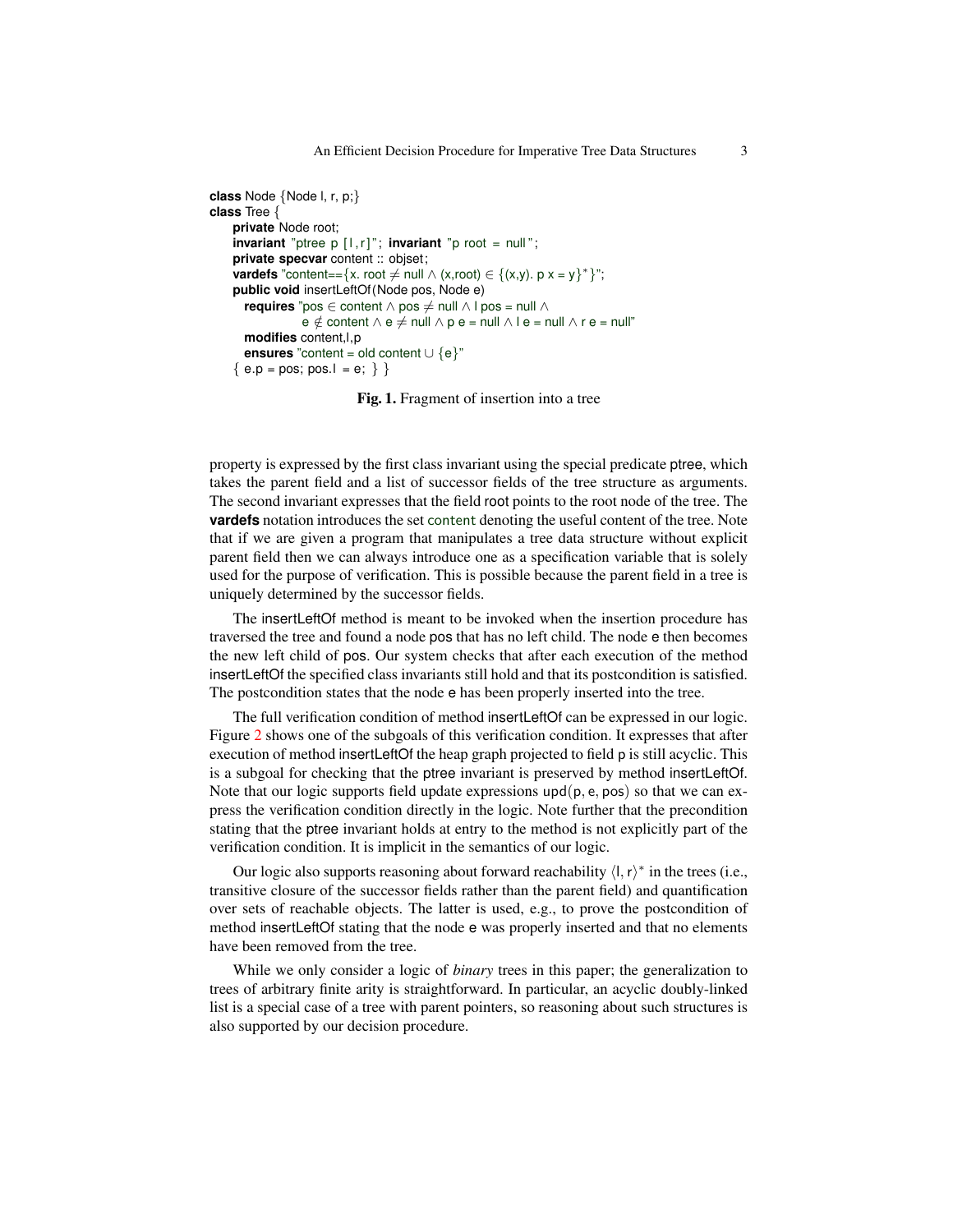$p(root) = null \land root \neq null \land \langle p \rangle^*(pos,root) \land \neg \langle p \rangle^*(e,root) \land \neg \langle p \rangle^*(e,root)$ e  $\neq$  null ∧ p(e) = null ∧ l(e) = null ∧ r(e) = null  $\rightarrow (\forall z. \langle \text{upd}(p, e, pos) \rangle^*(z, null))$ 

<span id="page-3-0"></span>Fig. 2. Verification condition expressing that, after execution of method insertLeftOf, the heap graph projected to field p is still acyclic

 $p(root) = null \land root \neq null \land (p)^*(pos,root) \land \neg (p)^*(e,root) \land e \neq null \land p(e) = null \land p(e)$  $I(e) = null \wedge r(e) = null \wedge \neg (\forall z. \langle p \rangle_{(x \neq e)}^* (z, null) \vee \langle p \rangle^* (z, e) \wedge \langle p \rangle_{(x \neq e)}^* (pos, null))$ 

<span id="page-3-1"></span>Fig. 3. Negated verification condition from Fig. [2](#page-3-0) after function update elimination

## 2 Decision Procedure Through an Example

We consider the negation of the verification condition shown in Figure [2,](#page-3-0) which is unsatisfiable in tree structures. Our decision procedure is described in Section [5](#page-8-0) and proceeds in four steps.

The first step (Section [5.1\)](#page-8-1) is to eliminate all function update expressions in the formula. The result of this step is shown in Figure [3.](#page-3-1) Our logic supports so called *constrained reachability expressions* of the form  $\langle p \rangle_Q^*$  where  $Q$  is a binary predicate over dedicated variables x, y. The semantics of this predicate is that  $\langle \mathsf{p} \rangle_Q^*(u, v)$  holds iff there exists a p-path connecting u and v and between every consecutive nodes  $w_1, w_2$ on this path,  $Q(w_1, w_2)$  holds. Using these constrained reachability expressions we can reduce reachability expressions over updated fields to reachability expressions over the non-updated fields, as shown in the example. This elimination even works for updates of successor functions below forward reachability expressions of the form  $\langle l, r \rangle^*$ .

The second step (Section [5.2\)](#page-9-0) eliminates all forward reachability constraints over fields l, r from the formula and expresses them in terms of the relation  $\langle p \rangle^*$ . Since there are no such constraints in our formula, we immediately proceed to Step 3.

The third step (Section [5.3\)](#page-9-1) reduces the formula to a formula in first-order logic, whose finite models are exactly the models of the formula from the previous step, which is still expressed in TREX. For the purpose of the reduction, all occurrences of the reachability relation  $\langle p \rangle^*$  are replaced by a binary predicate symbol P, which is then axiomatized using universally quantified first-order axioms so that  $\langle p \rangle^*$  and P coincide in all finite models. All remaining reachability constraints are of the form  $\langle p \rangle_Q^*$ . We can express these constraints in terms of P by introducing a unary function  $bp<sub>O</sub>$  (called *break point function*) that maps each node u to the first p-reachable node v of u for which  $Q(v, p(v))$  does not hold, i.e.,  $bp_Q(u)$  marks the end of the segment of nodes w that satisfy  $\langle \mathsf{p} \rangle_Q^*(u, w)$ . The function  $b p_Q$  can be axiomatized in terms of P and Q. Figure [4](#page-4-0) shows the resulting formula (including only the necessary axioms for proving unsatisfiability of the formula).

The fourth step (Section [5.4\)](#page-10-0) computes prenex normal form and skolemizes remaining top-level existential quantifiers. Then we add additional axioms that ensure Ψ-locality of the universally quantified axioms in the formula obtained from Step 3. The key property of the resulting formula is that its universal quantifiers can be instan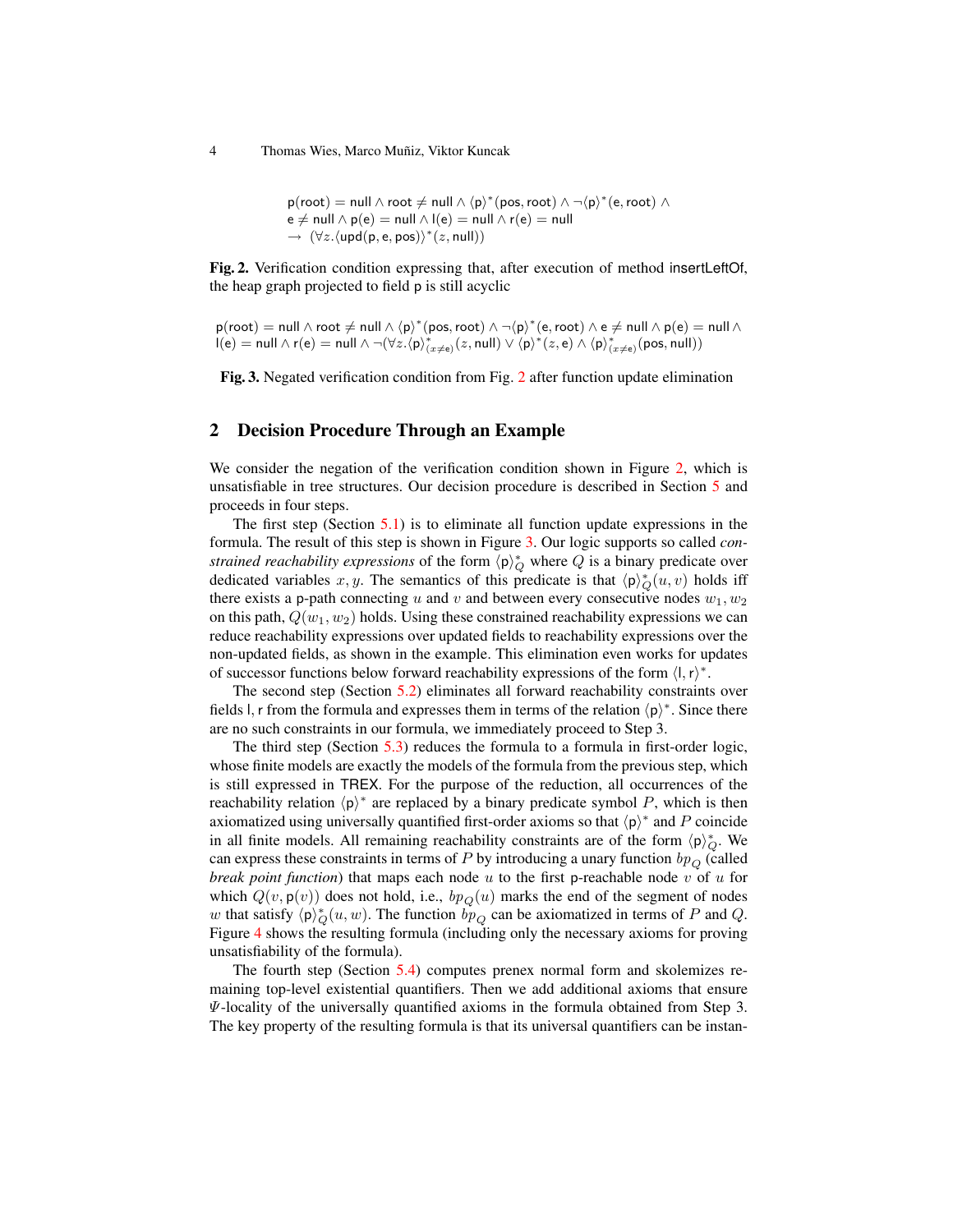$p(root) = null \land root \neq null \land P(pos,root) \land \neg P(e,root) \land \neg P(e,root)$  $e \neq null \wedge p(e) = null \wedge l(e) = null \wedge r(e) = null \wedge$  $\neg(\forall z.P(z, \mathsf{null}) \wedge P(\mathsf{null}, \mathit{bp}_{(x \neq \mathsf{e})}(z)) \vee P(z, \mathsf{e}) \wedge P(\mathsf{pos}, \mathsf{null}) \wedge P(\mathsf{null}, \mathit{bp}_{(x \neq \mathsf{e})}(\mathsf{pos}))) \wedge$  $(\forall z. P(z, \text{null})) \land (\forall z. P(z, z)) \land (\forall wz. P(w, z) \land P(z, w) \rightarrow z = w) \land$  $(\forall v \, x \ldotp P(v, w) \land P(v, z) \rightarrow P(w, z) \lor P(z, w))$  $(\forall wz. P(w, z) \rightarrow w = z \vee P(\mathsf{p}(w), z))$  ∧  $(\forall z. P(z, b p_{(z \neq e)}(z))) \land (\forall z. b p_{(x \neq e)}(z) \neq e \rightarrow b p_{(x \neq e)}(z) = \mathsf{null}) \land$  $(\forall wz. P(w, z) \land P(z, bp_{(x\neq e)}(w)) \rightarrow z \neq e \lor z = bp_{(x\neq e)}(w)) \land \dots$ 

<span id="page-4-0"></span>Fig. 4. Negated verification condition from Figure [2](#page-3-0) after the reduction step to firstorder logic. Only the axioms that are necessary for proving unsatisfiability of the formula are shown.

tiated finitely many times with terms syntactically derived from the terms within the formula. The result is an equisatisfiable quantifier-free formula, which can be handled by the SMT solver's congruence closure and the SAT solver.

# <span id="page-4-1"></span>3 Preliminaries

In the following, we define the syntax and semantics of formulas. We further recall the notions of partial structures and  $\Psi$ -local theories as defined in [9].

**Sorted logic.** We present our problem in sorted logic with equality. A *signature*  $\Sigma$  is a tuple  $(S, \Omega)$ , where S is a countable set of sorts and  $\Omega$  is a countable set of function symbols f with associated arity  $n \geq 0$  and associated sort  $s_1 \times \cdots \times s_n \to s_0$  with  $s_i \in S$  for all  $i \leq n$ . Function symbols of arity 0 are called *constant symbols*. In this paper we will only consider signatures with sorts  $S = \{ \text{bool}, \text{node} \}$  and the dedicated equality symbol  $= \in \Omega$  of sort node  $\times$  node  $\rightarrow$  bool. Note that we generally treat predicate symbols of sort  $s_1, \ldots, s_n$  as function symbols of sort  $s_1 \times \ldots \times s_n \to$  bool. Terms are built as usual from the function symbols in  $\Omega$  and (sorted) variables taken from a countably infinite set X that is disjoint from Ω. A term t is said to be *ground*, if no variable appears in t. We denote by Terms( $\Sigma$ ) the set of all ground  $\Sigma$ -terms.

A Σ-*atom* A is a Σ-term of sort bool. We use infix notation for atoms built from the equality symbol. A  $\Sigma$ -*formula* F is defined via structural recursion as either one of A,  $\neg F_1, F_1 \wedge F_2$ , or  $\forall x : s.F_1$ , where A is a  $\Sigma$ -atom,  $F_1$  and  $F_2$  are  $\Sigma$ -formulas, and  $x \in X$ is a variable of sort  $s \in S$ . In formulas appearing in this paper we will only ever quantify over variables of sort node, so we typically drop the sort annotation. We use syntactic sugar for Boolean constants ( $\top$ ,  $\bot$ ), disjunctions ( $F_1 \lor F_2$ ), implications ( $F_1 \rightarrow F_2$ ), and existential quantification ( $\exists x . F_1$ ). For a finite index set  $\mathcal I$  and  $\Sigma$ -formulas  $F_i$ , for all  $i \in \mathcal{I}$ , we write  $\bigwedge_{i \in \mathcal{I}} F_i$  for the conjunction of the  $F_i$  (respectively,  $\top$  if  $\mathcal{I}$  is empty) and similarly  $\bigvee_{i \in \mathcal{I}} F_i$  for their disjunction. We further write  $F[x_1 := t_1, \ldots, x_n := t_n]$ for the simultaneous substitutions of the free variables  $x_i$  appearing in F by the terms  $t_i$ . We define literals and clauses as usual. A clause  $C$  is called *flat* if no term that occurs in  $C$  below a predicate symbol or the symbol  $=$  contains nested function symbols. A clause C is called *linear* if (i) whenever a variable occurs in two non-variable terms in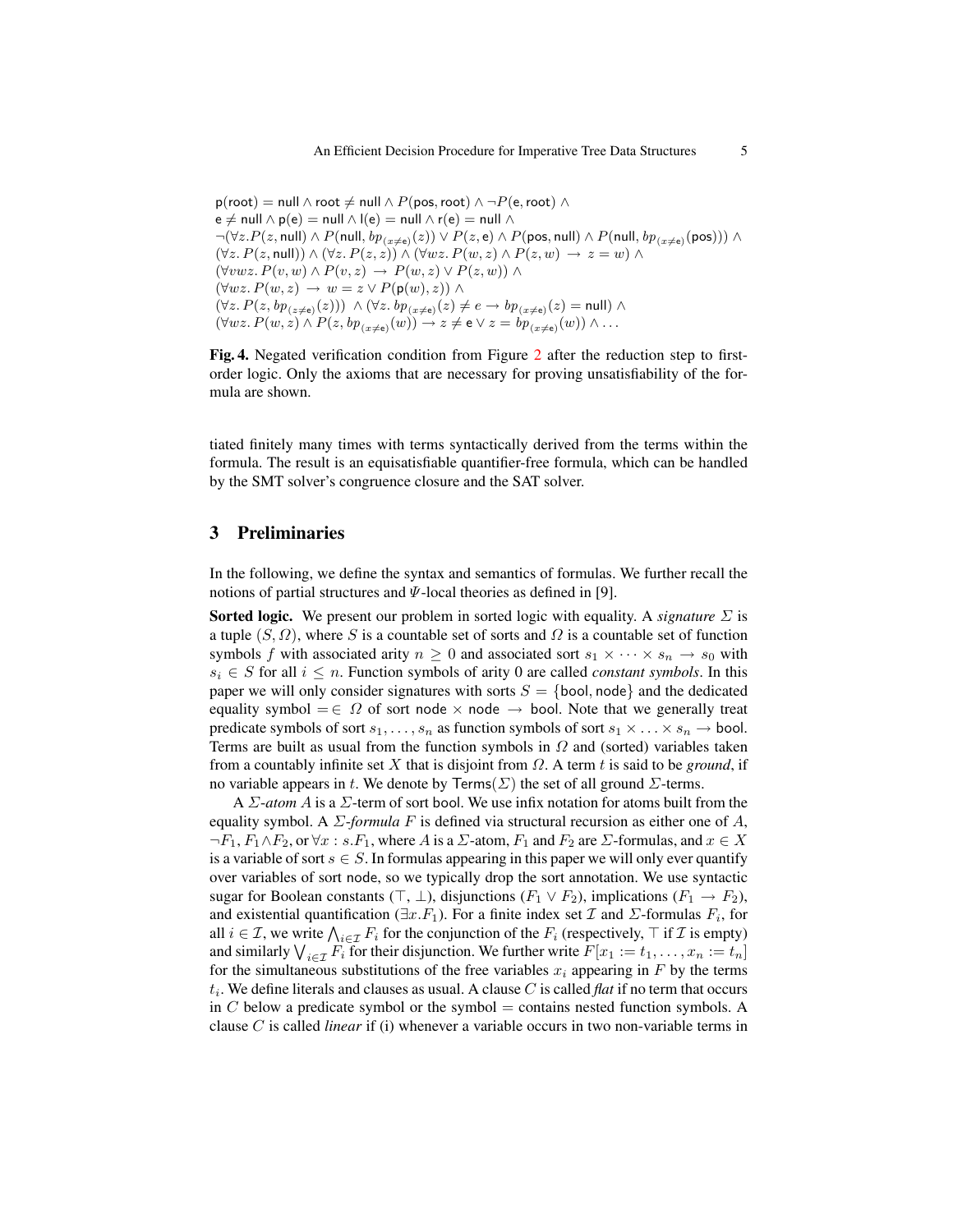$C$  that do not start with a predicate or the equality symbol, the two terms are identical, and if (ii) no such term contains two occurrences of the same variable.

Total and partial structures. Given a signature  $\Sigma = (S, \Omega)$ , a *partial*  $\Sigma$ -structure  $\alpha$  is a function that maps each sort  $s \in S$  to a non-empty set  $\alpha(s)$  and each function symbol  $f \in \Omega$  of sort  $s_1 \times \cdots \times s_n \to s_0$  to a partial function  $\alpha(f) : \alpha(s_1) \times \cdots \times \alpha(s_n)$  $\alpha(s_n) \to \alpha(s_0)$ . If  $\alpha$  is understood, we write just t instead of  $\alpha(t)$  whenever this is not ambiguous. We assume that all partial structures interpret the sort bool by the twoelement set of Booleans  $\{0, 1\}$ . We therefore call  $\alpha$  (node) the *universe* of  $\alpha$  and often identify  $\alpha$ (node) and  $\alpha$ . We further assume that all structures  $\alpha$  interpret the symbol  $=$  by the equality relation on  $\alpha$ (node). A partial structure  $\alpha$  is called *total structure* or simply *structure* if it interprets all function symbols by total functions. For a Σ-structure  $\alpha$  where  $\Sigma$  extends a signature  $\Sigma_0$  with additional sorts and function symbols, we write  $\alpha|_{\Sigma_0}$  for the  $\Sigma_0$ -structure obtained by restricting  $\alpha$  to  $\Sigma_0$ .

Given a total structure  $\alpha$  and a *variable assignment*  $\beta : X \to \alpha(S)$ , the evaluation  $[[t]]_{\alpha,\beta}$  of a term t in  $\alpha,\beta$  is defined as usual. For a ground term t we typically write just  $\llbracket t \rrbracket_{\alpha}$ . A quantified variable of sort s ranges over all elements of  $\alpha(s)$ . From the interpretation of terms the notions of satisfiability, validity, and entailment of atoms, formulas, clauses, and sets of clauses in total structures are derived as usual. In particular, we use the standard interpretations for propositional connectives of classical logic. We write  $\alpha, \beta \models F$  if  $\alpha$  satisfies F under  $\beta$  where F is a formula, a clause, or a set of clauses. Similarly, we write  $\alpha \models F$  if F is valid in  $\alpha$ . In this case we also call  $\alpha$  a *model* of F. The interpretation  $[\![t]\!]_{\alpha,\beta}$  of a term t in a partial structure  $\alpha$  is as for total structures, except that if  $t = f(t_1, \ldots, t_n)$  for  $f \in \Omega$  then  $[[t]]_{\alpha, \beta}$  is undefined if either  $[[t_i]]_{\alpha, \beta}$  is undefined for some i, or  $(\llbracket t_1 \rrbracket_{\alpha,\beta}, \ldots, \llbracket t_n \rrbracket_{\alpha,\beta})$  is not in the domain of  $\alpha(f)$ . We say that a partial structure  $\alpha$  *weakly satisfies* a literal L under  $\beta$ , written  $\alpha$ ,  $\beta \models_w L$ , if (i) L is an atom A and either  $[\![A]\!]_{\alpha,\beta} = 1$  or  $[\![A]\!]_{\alpha,\beta}$  is undefined, or (ii) L is a negated atom  $\neg A$  and either  $\llbracket A \rrbracket_{\alpha,\beta} = 0$  or  $\llbracket A \rrbracket_{\alpha,\beta}$  is undefined. The notion of weak satisfiability is extended to clauses and sets of clauses as for total structures. A clause C (respectively, a set of clauses) is *weakly valid* in a partial structure  $\alpha$  if  $\alpha$  weakly satisfies  $\alpha$  for all variable assignments β. We then call α a *weak partial model* of C.

 $\Psi$ -local theories. The following definition is a particular special case of the more general notion of  $\Psi$ -local theory extensions. For the general definitions of local theory extensions, respectively,  $\Psi$ -local theory extensions, we direct the reader to [9, 16].

Let  $\Sigma = (S, \Omega)$  be a signature. A *theory* T for a signature  $\Sigma$  is simply a set of Σ-formulas. We consider theories  $\mathcal{T}(\mathcal{K})$  defined as a set of Σ-formulas that are consequences of a given set of clauses K. We call K the *axioms* of the theory  $T(K)$  and we often identify K and  $T(K)$ . In the following, when we refer to a set of ground clauses G, we assume they are over the signature  $\Sigma^c = (S, \Omega \cup \Omega_c)$  where  $\Omega_c$  is a set of new constant symbols. For a set of clauses  $\mathcal{K}$ , we denote by  $st(\mathcal{K})$  the set of all ground subterms that appear in K. Let  $\Psi$  be a function associating with a set of (universally quantified) clauses K and a set of ground terms T a set  $\Psi(K,T)$  of ground terms such that (i) all ground subterms in K and T are in  $\Psi(\mathcal{K}, T)$ ; (ii) for all sets of ground terms  $T, T'$  if  $T \subseteq T'$  then  $\Psi(\mathcal{K}, T) \subseteq \Psi(\mathcal{K}, T')$ ; (iii)  $\Psi$  is a closure operation, i.e., for all sets of ground terms  $T, \Psi(K, \Psi(K, T)) \subseteq \Psi(K, T)$ . (iv)  $\Psi$  is compatible with any map h between constants, i.e., for any map  $h: \Omega_c \to \Omega_c$ ,  $\Psi(\mathcal{K}, \overline{h}(T)) = \overline{h}(\Psi(\mathcal{K}, T))$  where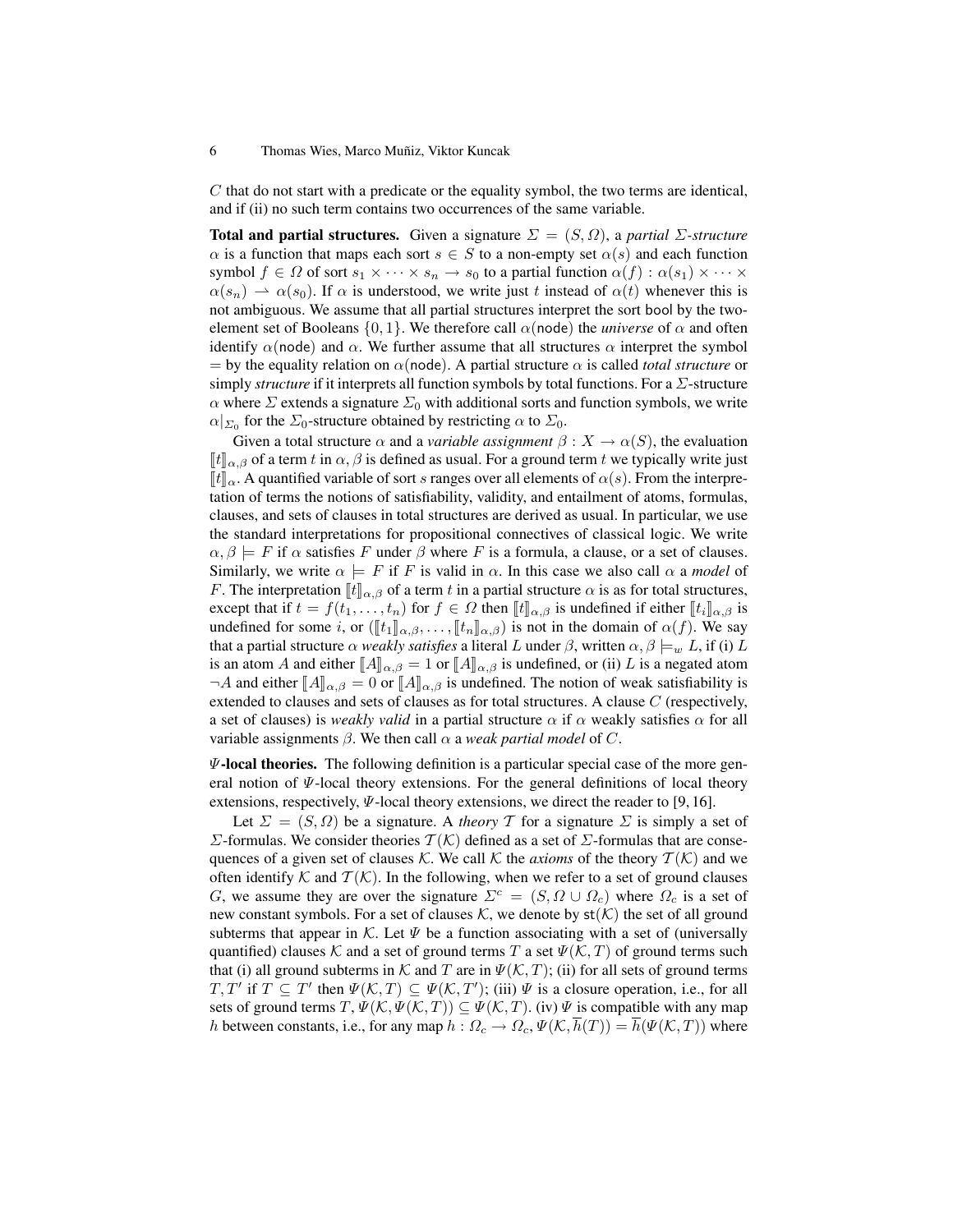h is the unique extension of h to terms. Let  $\mathcal{K}[\Psi(\mathcal{K}, G)]$  be the set of instances of  $\mathcal K$ in which all terms are in  $\Psi(\mathcal{K},\mathsf{st}(G))$ , which here will be denoted by  $\Psi(\mathcal{K},G)$ . We say that K is  $\Psi$ -local if it satisfies condition (Loc<sup> $\Psi$ </sup>):

(Loc<sup> $\Psi$ </sup>) For every finite set of ground clauses  $G, K \cup G \models \bot$  iff  $\mathcal{K}[\Psi(\mathcal{K}, G)] \cup G$ has no weak partial model in which all terms in  $\Psi$ ( $K$ ,  $G$ ) are defined.

# 4 **TREX**: Logic of Trees with Reachability Expressions

We now formally define the formulas of our logic of trees with reachability expressions (TREX), whose satisfiability we study. For simplifying the exposition in the remainder of this paper, we restrict ourselves to binary trees. The decidability and complexity result carries over to trees of arbitrary finite arity in a straightforward manner.

Syntax of **TREX** formulas. Figure [5](#page-7-0) defines the TREX formulas. A TREX formula is a propositional combination of atomic formulas. An atomic formula is either an equality between terms, a reachability expression, or a restricted quantified formula. A term t is either a constant  $c \in \Gamma$  or a function term f applied to a term t. The set of constants  $\Gamma$  is an arbitrary countably infinite set of symbols disjoint from all other symbols used in the syntax of formulas. However, we assume that  $\Gamma$  contains the special constant symbol null. A function term is either one of the function symbols l, r (standing for the two successor functions of a tree), and p (standing for the parent function of a tree), or an update upd $(f, t_1, t_2)$  of a function term f. In the latter case we call  $t_1$  the *index* of the update and  $t_2$  the *target*. A forward reachability expression relates two terms by a relation  $\langle f_1, f_1 \rangle_Q^*$  where  $f_1$  and  $f_r$  are the possibly updated successor functions and Q is a predicate built from boolean combinations of equalities between constants and the dedicated variables  $x$  and  $y$ . The syntactic restrictions on  $Q$  ensure that if one computes the disjunctive normal form of  $Q$  then the resulting formula will contain a disjunct that is a conjunction of disequalities between constants and variables. A backward reachability expression is similar but refers to the possibly updated parent function. We call the relations  $\langle f_1, f_r \rangle_Q^*$  *descendant relations* and the relations  $\langle f_p \rangle_Q^*$  *ancestor relations.* Finally, the formulas below restricted quantified formulas are almost like TREX formulas, except that the quantified variable may only appear at particular positions below function symbols and only as arguments of ancestor relations. For a predicate Q and terms  $t_1, t_2$ , we typically write  $Q(t_1, t_2)$  for the formula  $Q[x := t_1, y := t_2]$ . Finally, we simply write  $p^*$  as a shorthand for  $\langle p \rangle^*$ .

Semantics of **TREX** formulas. TREX formulas are interpreted over finite forests of finite binary trees. We formally define these forests as first-order structures  $\alpha_{\mathcal{F}}$  over the signature  $\Sigma_{\mathcal{F}}$  of constant symbols  $\Gamma$  and the unary function symbols l, r and p. To this end define the set of *tree nodes*  $N$  as the set of strings consisting of the empty string  $\epsilon$ and all strings over alphabet  $\mathbb{N} \cup \{L, R\}$  that satisfy the regular expression  $\mathbb{N} \cdot (L \mid R)^*$ , i.e., we enumerate the trees comprising a forest by attaching a natural number to the nodes in each tree. A *forest*  $\alpha_{\mathcal{F}}$  is then a structure whose universe is a finite prefixedclosed subset of tree nodes. The interpretation of the special constant symbol null  $\in \Gamma$ and the function symbols l, r, and p are determined by the universe of  $\alpha_{\mathcal{F}}$  as in Figure [6.](#page-7-1) The remaining constant symbols in  $\Gamma$  may be interpreted by any tree node in  $\alpha_{\mathcal{F}}$ . Let  $\mathcal F$ be the set of all forests and let  $\mathcal{M}_{\mathcal{F}}$  be the set of all first-order structures over signature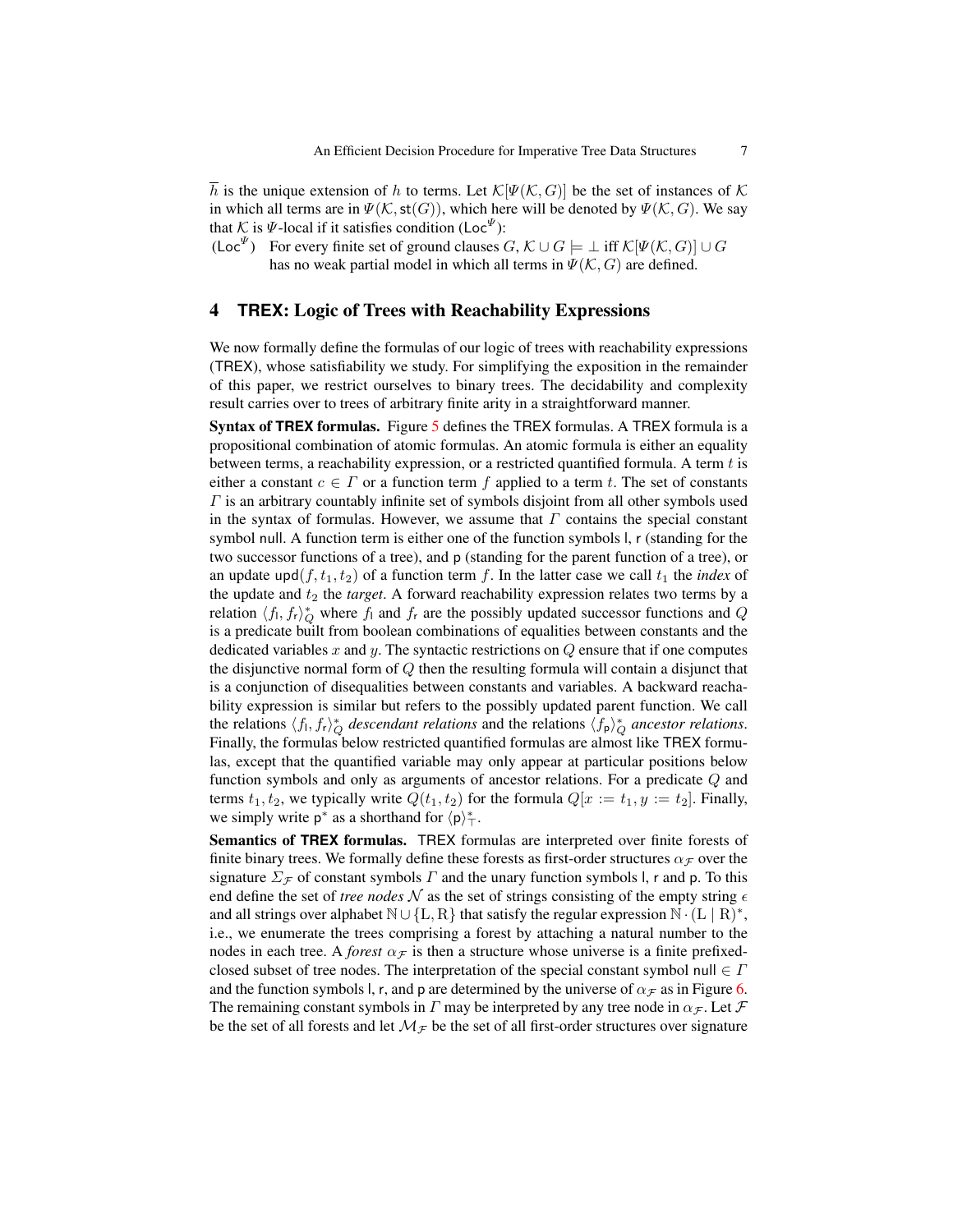$F ::= A \mid F \wedge F \mid \neg F$  $A ::= t = t | \langle f_1, f_r \rangle_Q^*(t, t) | \langle f_p \rangle_Q^*(t, t) | F_{\forall}$   $G_{\text{in}} ::= f(z) = t \rightarrow G_{\text{in}} | F_{\text{in}}$  $t ::= c | f(t)$  $f ::= f_1 | f_r | f_p$  $f_1 ::= \text{upd}(f_1, t, t) | 1$  $f_r ::= \text{upd}(f_r, t, t) | r$  $f_p ::= \text{upd}(f_p, t, t) | p$  $Q ::= v = c \rightarrow R \mid Q \land Q$  $R ::= t_R = t_R | R \wedge R | \neg R$  $t_R ::= v \mid c$  $F_{\forall} ::= \forall z. G_{\text{in}}$  $F_{\text{in}} ::= A_{\text{in}} | F_{\text{in}} \wedge F_{\text{in}} | \neg F_{\text{in}}$  $A_{\text{in}} ::= t_{\text{in}} = t_{\text{in}} \mid \langle f_{\text{p}} \rangle_{Q}^{*}(t_{\text{in}}, t_{\text{in}})$  $t_{\text{in}} ::= z \mid t$ terminals:  $c \in \Gamma$  - constant symbol l,r, p - function symbols  $v \in \{x, y\}$  - dedicated variable  $z \in X$  - variable

<span id="page-7-0"></span>Fig. 5. Logic of trees with reachability TREX

$$
\alpha_{\mathcal{F}}(\text{null}) = \epsilon \qquad \alpha_{\mathcal{F}}(I)(n) = \begin{cases} n\mathbf{L} & \text{if } n\mathbf{L} \in \alpha_{\mathcal{F}} \\ \epsilon & \text{otherwise} \end{cases} \qquad \alpha_{\mathcal{F}}(\mathbf{r})(n) = \begin{cases} n\mathbf{R} & \text{if } n\mathbf{R} \in \alpha_{\mathcal{F}} \\ \epsilon & \text{otherwise} \end{cases}
$$
\n
$$
\alpha_{\mathcal{F}}(\mathbf{p})(n) = \begin{cases} n' & \text{if } n = n's \text{ for some } s \in \mathbb{N} \cup \{\mathbf{L}, \mathbf{R}\} \text{ and } n' \in \alpha_{\mathcal{F}} \\ \epsilon & \text{otherwise} \end{cases}
$$

<span id="page-7-1"></span>

 $\Sigma$ <sub>F</sub> that are isomorphic to some structure in F. We extend the term *forest* to all the structures in  $\mathcal{M}_{\mathcal{F}}$ .

For defining the semantics of TREX formulas, let  $\alpha_{\mathcal{F}} \in \mathcal{M}_{\mathcal{F}}$ . We only explain the interpretation of terms, function terms, and reachability expressions in detail, the remaining constructs are interpreted as expected. The notions of satisfiability, entailment, etc. for TREX formulas are defined as in Section [3.](#page-4-1)

The interpretation of terms and function terms in  $\alpha_{\mathcal{F}}$  under a variable assignment  $\beta$ recursively extend the interpretation of  $\Sigma_f$ -terms as follows:

$$
\begin{array}{c}\n[\![f]\!]_{\alpha_{\mathcal{F}},\beta} \stackrel{\text{def}}{=} \alpha_{\mathcal{F}}(f), \text{ for } f \in \{1,r,p\} \\
[\![\mathsf{upd}(f,t_1,t_2)]\!]_{\alpha_{\mathcal{F}},\beta} \stackrel{\text{def}}{=} [\![f]\!]_{\alpha_{\mathcal{F}},\beta}[[\![t_1]\!]_{\alpha_{\mathcal{F}},\beta} \mapsto [\![t_2]\!]_{\alpha_{\mathcal{F}},\beta}] \\
[\![\![f(t)]\!]_{\alpha_{\mathcal{F}},\beta} \stackrel{\text{def}}{=} [\![f]\!]_{\alpha_{\mathcal{F}},\beta}([\![t]\!]_{\alpha_{\mathcal{F}},\beta})\n\end{array}
$$

In order to define the semantics of reachability expressions compactly, we write  $\langle Fn\rangle_Q^*(t_1,t_2)$  for either a forward reachability expression  $\langle f_1, f_r\rangle_Q^*(t_1,t_2)$  or a backward reachability expression  $\langle f_p \rangle_Q^*(t_1, t_2)$ . In the first case, the meta variable Fn denotes the set of function terms  $\{f_1, f_r\}$  and in the second case the set  $\{f_p\}$ . We also use the notation  $\langle f, Fn\rangle_Q^*(t_1,t_2)$ , which denotes:  $\langle f_p \rangle_Q^*(t_1,t_2)$  if  $f = f_p$  and  $Fn = \emptyset$ , and denotes  $\langle f_1, f_r \rangle_Q^* (t_1, t_2)$  if  $Fn = \{f_r\}$  and  $f = f_1$  or  $Fn = \{f_1\}$  and  $f = f_r$ . A reachability expression  $\langle Fn\rangle^*_{Q}(t_1, t_2)$  expresses that the node defined by  $t_2$  can be obtained from the node defined by  $t_1$ , by successively applying the functions defined by the function terms in  $Fn$ , where at each step  $Q$  holds between the current node and its image. Formally, we define the binary predicate  $R_{Q,Fn}$  by the formula  $(\bigvee_{f\in F_n} f(x) = y) \wedge Q$  and interpret the reachability relation  $\langle F_n \rangle_Q^*$  as the reflexive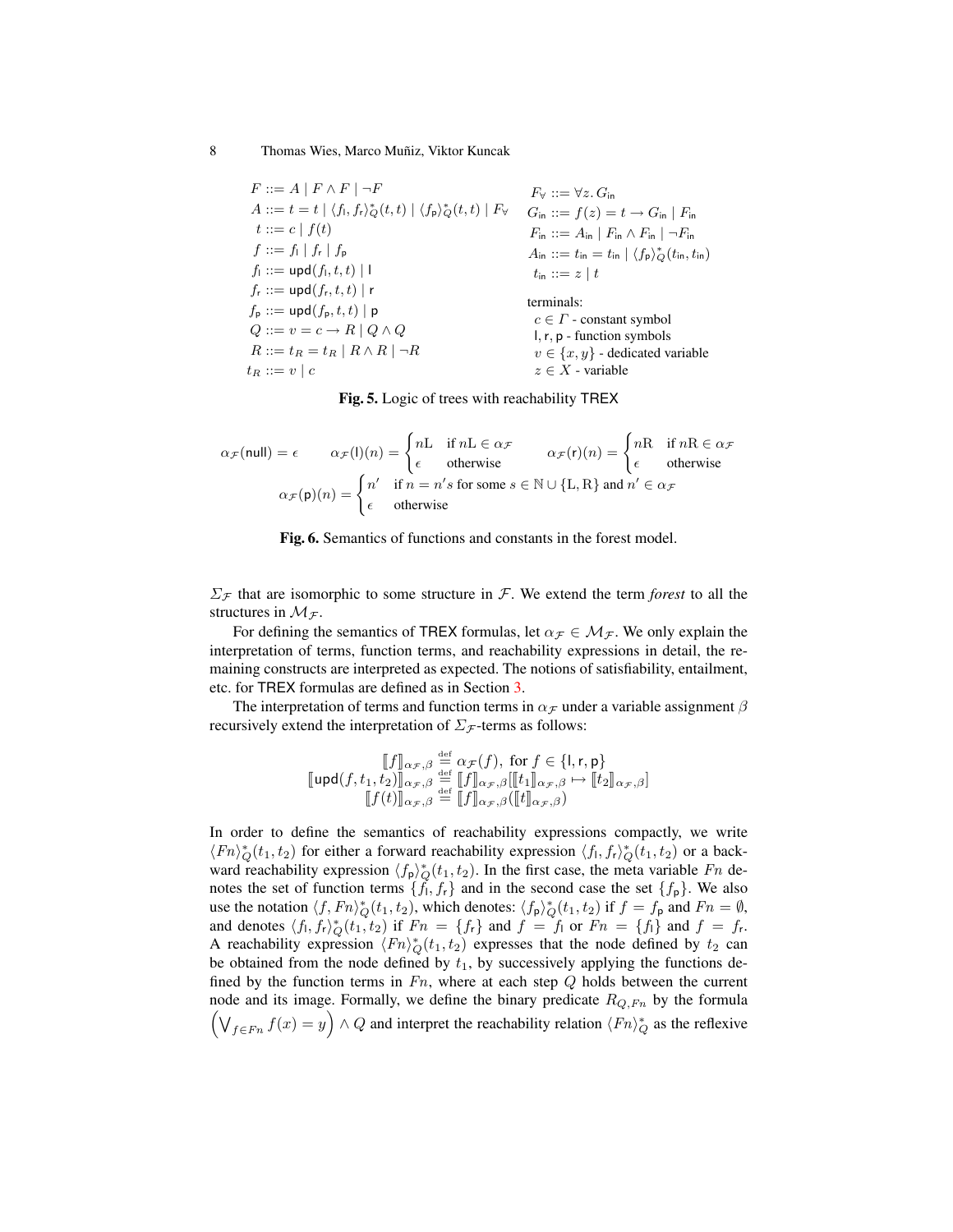transitive closure of  $R_{Q,Fn}$ :

$$
\llbracket \langle Fn\rangle_Q^*\rrbracket_{\alpha_{\mathcal{F}},\beta} \stackrel{\text{def}}{=} \left\{ (u,v) \in \alpha_{\mathcal{F}} \times \alpha_{\mathcal{F}} \mid \llbracket R_{Q,Fn} \rrbracket_{\alpha_{\mathcal{F}},\beta[x \mapsto u,y \mapsto v]} \right\}^*
$$

The interpretation of  $\langle Fn \rangle_Q^*(t_1, t_2)$  is then defined as expected.

Definition 1 (Satisfiability Problem for **TREX**). *The satisfiability problem for TREX asks whether, given a TREX formula* F, there exists a forest  $\alpha_{\mathcal{F}}$  that satisfies F.

## <span id="page-8-0"></span>5 Decision Procedure for **TREX**

The logic TREX is a proper subset of MSOL over finite trees. Thus, decidability of the satisfiability problem for TREX follows from the decidability of MSOL over trees. In fact TREX formulas can be expressed in terms of MSOL formulas with at most two quantifier alternations, which gives a 2-EXPTIME upper-bound for the complexity. In the following, we show that the satisfiability problem for TREX is actually in NP.

For the remainder of this section we fix a TREX formula  $F_0$ . Our decision procedure proceeds in four steps. The first two steps eliminate function updates and forward reachability expressions from  $F_0$ , resulting in equisatisfiable TREX formulas  $F_1$  and then  $F_2$ . In the third step the formula  $F_2$  is reduced to a first-order formula  $F_3$  that has the same finite models as the original formula  $F$ . We then use results on local theories [9, 16] to prove a small model property for the obtained formulas. This allows us to use an existing decision procedure to check satisfiability of  $F_3$  in the final step of our algorithm and obtain NP completeness.

## <span id="page-8-1"></span>5.1 Elimination of Function Updates

We first describe the elimination of function updates from the input formula  $F_0$ . The algorithm that achieves this is as follows:

1. Flatten the index and target terms of function updates in  $F_0$  by exhaustively applying the following rewrite rule:

 $C[\mathsf{upd}(f,i,t)] \ \ \sim \ \ C[\mathsf{upd}(f,c_i,c_t)] \ \wedge \ c_i = i \wedge c_t = t$ 

- where *i*, *t* are non-constant terms and  $c_i, c_t \in \Gamma$  are fresh constant symbols
- 2. Eliminate function updates in reachability expressions by exhaustively applying the following rewrite rule:

 $C[\langle \textsf{upd}(f,c_i,c_t),Fn \rangle_Q^*(t_1,t_2)] \ \ \leadsto \ \ C[H] \wedge \bigwedge_{f' \in Fn} c_{f'} = f'(c_i)$ where the  $c_{f'}$  are fresh constant symbols and  $H \stackrel{\text{def}}{=} \langle f, Fn \rangle_R^*(t_1, t_2) \ \vee \ \langle f, Fn \rangle_Q^*(t_1, c_i) \ \wedge \ \langle f, Fn \rangle_R^*(c_t, t_2) \ \wedge \ Q(c_i, c_t)$  $R \stackrel{\text{def}}{=} Q \wedge (x = c_i \rightarrow \bigvee_{f' \in F_n} y = c_{f'})$ 

3. Eliminate all remaining function updates by exhaustively applying the following rewrite rule:

 $t_1 = C[\mathsf{upd}(f, c_i, c_t)(t_2)] \ \ \leadsto \ \ t_2 = c_i \wedge t_1 = C[c_t] \vee t_2 \neq c_i \wedge t_1 = C[f(t_2)]$ 

Note that the exhaustive application of the rule in each of the steps 1. to 3. is guaranteed to terminate. Thus, let  $F_1$  be any of the possible normal form formulas obtained after exhaustive application of these rules to  $F_0$ .

**Lemma 2.**  $F_1$  *is a TREX formula and is equisatisfiable with*  $F_0$ *.*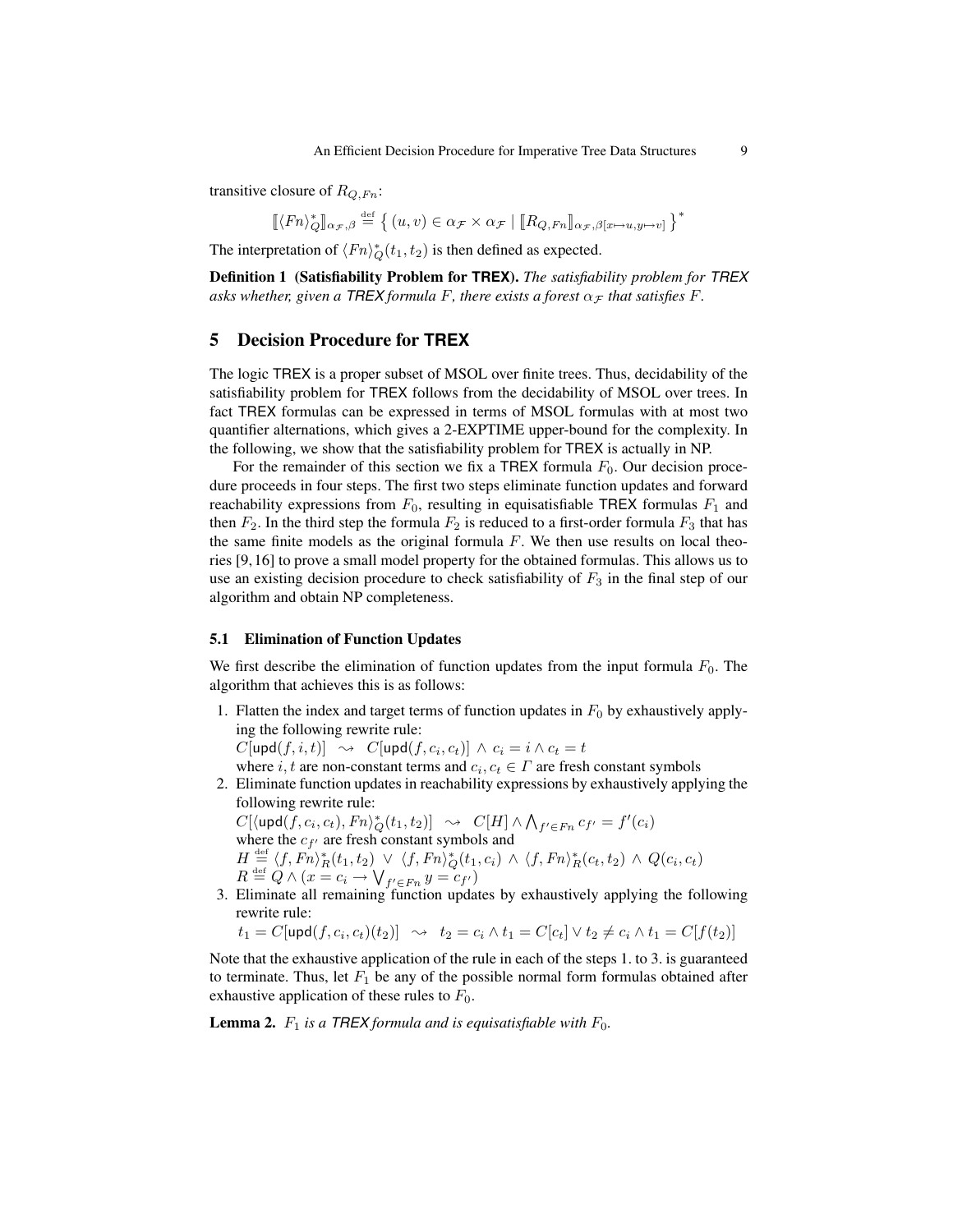#### <span id="page-9-0"></span>5.2 Elimination of Descendant Relations

We next describe the second step of our decision procedure, which eliminates all descendant relations from the formula  $F_1$ . The elimination is performed using the following rewrite rule:

$$
\langle \mathsf{I},\mathsf{r} \rangle_Q^*(s,t) \;\; \sim \;\; s\!=\!t \; \lor s\!\neq\!\mathsf{null} \land (\exists z.\,(\mathsf{I}(z)\!=\!t \lor \mathsf{r}(z)\!=\!t) \land \langle \mathsf{p} \rangle_{Q^{-1}}^*(z,s) \land Q(z,t))
$$

where  $Q^{-1} \stackrel{\text{def}}{=} Q[x := y, y := x]$ . Let  $F_2$  be any of the normal form formulas obtained by exhaustively applying this rewrite rule to  $F_1$ .

**Lemma 3.**  $F_2$  *is a TREX formula and is equisatisfiable with*  $F_1$ *.* 

#### <span id="page-9-1"></span>5.3 Reduction to First-Order Logic

In the third step of our decision procedure we reduce the formula  $F_2$  obtained after the second step to a formula  $F_3$  in first-order logic. The idea of the reduction is to provide a first-order axiomatization of the unconstrained ancestor relation p<sup>\*</sup> whose finite models are precisely the forests  $\mathcal{M}_{\mathcal{F}}$  defined in Section [4.](#page-7-0) For this purpose we introduce a fresh binary predicate symbol  $P$  representing  $p^*$ . The axioms defining  $P$  are given in Figure [7.](#page-10-1) We can then axiomatize each constrained ancestor relation  $\langle p \rangle_Q^*$  in terms of p<sup>\*</sup>. To achieve thism we exploit that the relations  $\langle p \rangle_Q^*$  can be characterized as follows:

$$
\forall xy. \langle \mathsf{p} \rangle_Q^*(x, y) \leftrightarrow \mathsf{p}^*(x, y) \land \mathsf{p}^*(y, bp_Q(x)) \tag{1}
$$

where  $bp<sub>O</sub>$  is the function that maps a node x to the first ancestor z of x such that  $Q(z, \mathbf{p}(z))$  does not hold (or null if such a node does not exist). We call  $bp_Q$  the *break point* function for  $\langle \mathsf{p} \rangle_Q^*$ . The intuition behind the above definition is that for  $\langle \mathsf{p} \rangle_Q^*(x, y)$ to be true, the break point for the path of ancestor nodes of  $x$  must come after  $y$  has been reached (respectively, y itself is the break point of x). Note that this definition exploits the fact that forests are acyclic graphs. The axioms defining  $bp<sub>O</sub>$  are given in Figure [8.](#page-10-2)

Formally, the reduction of  $F_2$  to a first-order logic formula  $F_3$  is defined as follows: Let P be a fresh binary predicate symbol and let  $F_{3,1}$  be the formula obtained by conjoining  $F_2$  with the axioms shown in Figure [7.](#page-10-1) Let  $\mathcal Q$  be the set of predicates  $Q$ appearing in reachability expressions  $\langle \mathsf{p} \rangle_Q^*(t_1, t_2)$  in  $F_2$ . For each  $Q \in \mathcal{Q}$ , let  $bp_Q$  be a fresh unary function symbol. For each  $Q \in \mathcal{Q}$ , replace all occurrences of the form  $\langle \mathsf{p} \rangle_Q^*(t_1, t_2)$  in  $F_2$  by  $P(t_1, t_2) \wedge P(t_2, bp_Q(t_1))$ . Let the result be  $F_{3,2}$ . Finally, for each  $Q \in \mathcal{Q}$ , conjoin  $F_{3,2}$  with the axioms shown in Figure [8.](#page-10-2) Let  $F_3$  be the resulting formula and let  $\Sigma_P$  be the extension of the signature  $\Sigma_{\mathcal{F}}$  with the symbols P, and  $bp_O$ , for all  $Q \in \mathcal{Q}$ .

**Lemma 4.** *For every finite*  $\Sigma_P$ *-model*  $\alpha$  *of the axioms in Figure* [7,](#page-10-1)  $\alpha(P) = \alpha(\mathsf{p})^*$  *and*  $\alpha|_{\Sigma_{\mathcal{F}}} \in \mathcal{M}_{\mathcal{F}}$ *.* 

**Lemma 5.** *The TREX formula*  $F_2$  *has a model in*  $M_F$  *iff the*  $\Sigma_P$ *-formula*  $F_3$  *has a finite*  $\Sigma_P$ *-model.*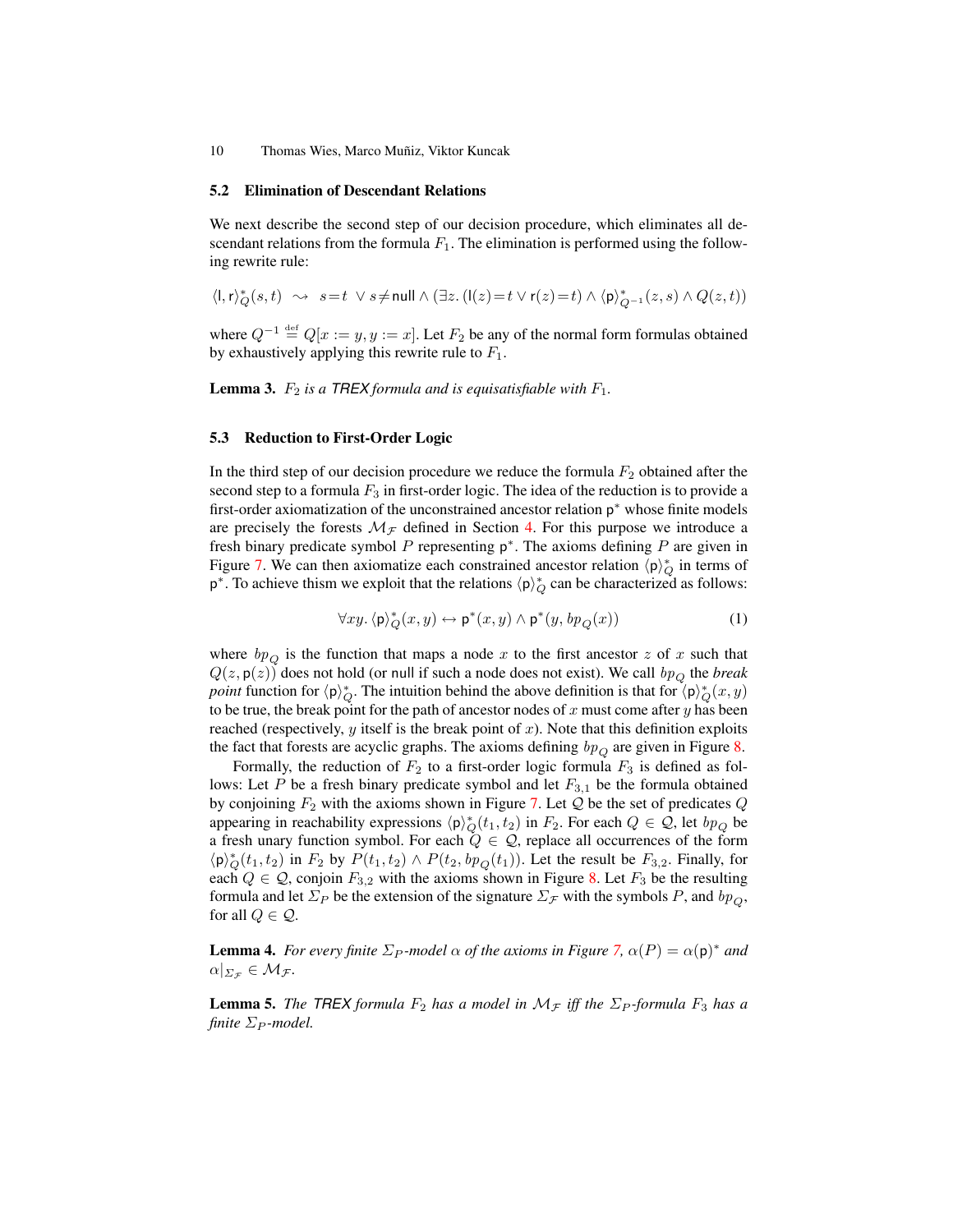l-Child :  $p(1(x)) = x \vee (x) = null$  p-Loop :  $p(x) = x \rightarrow x = null$ r-Child :  $p(r(x)) = x \vee r(x) = null$  NullTerm :  $P(x, null)$ Parent :  $\mathsf{l}(p(x))=x \lor r(p(x))=x \lor p(x)=\mathsf{null}$  Refl :  $P(x,x)$  $\text{Ir-Diff} : \mathsf{I}(x) = y \land \mathsf{r}(x) = y \rightarrow y = \text{null}$  Trans :  $P(x, y) \land P(y, z) \rightarrow P(x, z)$ l-Root :  $p(x) = \text{null} \land I(z) = x \rightarrow x = \text{null}$  AntiSym :  $P(x, y) \land P(y, x) \rightarrow x = y$ r-Root :  $p(x) = null \wedge r(z) = x \rightarrow x = null$  p-Step :  $P(x, p(x))$ Total :  $P(x, y) \wedge P(x, z) \rightarrow P(z, y) \vee P(y, z)$  p-Unfold :  $P(x, y) \rightarrow x = y \vee P(p(x), y)$ 

<span id="page-10-1"></span>Fig. 7. First-order axioms for the unconstrained ancestor relation  $p^*$  (represented by the binary predicate symbol  $P$ ) and the functions l, r, and p in a forest

$$
\begin{array}{ll} bp_Q\text{-}\text{Def1}:P(x,bp_Q(x))&bp_Q\text{-}\text{Def2}:Q(bp_Q(x),\mathsf{p}(bp_Q(x)))\rightarrow bp_Q(x)=\text{null}\\ bp_Q\text{-}\text{Def3}:P(x,y)\wedge P(y,bp_Q(x))\rightarrow Q(y,p(y))\vee y=bp_Q(x) \end{array}
$$

<span id="page-10-2"></span>Fig. 8. First-order axioms defining the break point functions  $bp<sub>O</sub>$ 

### <span id="page-10-0"></span>5.4 Ψ-Locality

Now let  $F_4$  be the formula obtained by transforming  $F_3$  into prenex normal from and skolemizing all existential quantifiers. Note that our syntactic restrictions on TREX formulas ensure that there are no alternating quantifiers appearing in the formulas  $F_0$ ,  $F_1$ ,  $F_2$ , and hence  $F_3$ . So skolemization only introduces additional Skolem constants, but no additional function symbols.

Let  $C$  be the set of clauses obtained by transforming  $F_4$  into clausal normal form. Then partition C into sets of ground clauses G and non-ground clauses  $\mathcal{K}_P$  in which all terms have been linearized and flattened. The idea is now to define a closure operator *Ψ* such that condition (Loc<sup> $\Psi$ </sup>) from Section [3](#page-4-1) holds for the particular pair  $\mathcal{K}_P$ , *G*. To ensure that we can extend finite weak partial models of  $\mathcal{K}_P[\Psi(\mathcal{K}_P, G)] \cup G$  to finite total models of  $\mathcal{K}_P \cup G$ , we have to make sure that  $\Psi(\mathcal{K}_P, G)$  contains sufficiently many ground terms.

We will define  $\Psi$  such that in every finite weak partial model of  $\mathcal{K}_P[\Psi(\mathcal{K}_P, G)] \cup G$ , both  $P$  and the break point functions are already totally defined. However, for this we have to bound the possible values of the break point functions. In fact, each predicate  $Q \in \mathcal{Q}$  bounds the possible values that  $bp_Q$  can take. Let  $\Gamma(Q)$  be the set of constants appearing in Q and let  $\alpha$  be a finite total model of  $\mathcal{K}_P$ , then for all  $u \in \alpha$ ,  $bp_Q(u)$  is one of null, c,  $I(c)$ , or  $r(c)$  for some  $c \in \Gamma(Q)$ . Thus, for each predicate  $Q \in \mathcal{Q}$  define the set of its potential break points  $BP(Q)$  as follows. For sets of ground terms T and a k-ary function symbol f, let  $f(T)$  be the set of all (properly sorted) ground terms  $f(t_1, \ldots, t_k)$  for some  $t_1, \ldots, t_k \in T$ . Then define

$$
BP(Q) \stackrel{\text{def}}{=} \Gamma(Q) \cup I(\Gamma(Q)) \cup r(\Gamma(Q)) \cup \{\text{null}\}
$$

Let further  $BP(Q)$  be the union of all sets  $BP(Q)$  for  $Q \in Q$ . This leads us to our first approximation  $\Psi_{bp}$  of  $\Psi$ . To this end let  $f^i(T)$  be the set  $f(T)$  restricted to the terms in which the function symbol f appears at most i times, and let  $bp^-(T)$  be the set of ground terms obtained by removing from each ground term in  $T$  all appearances of the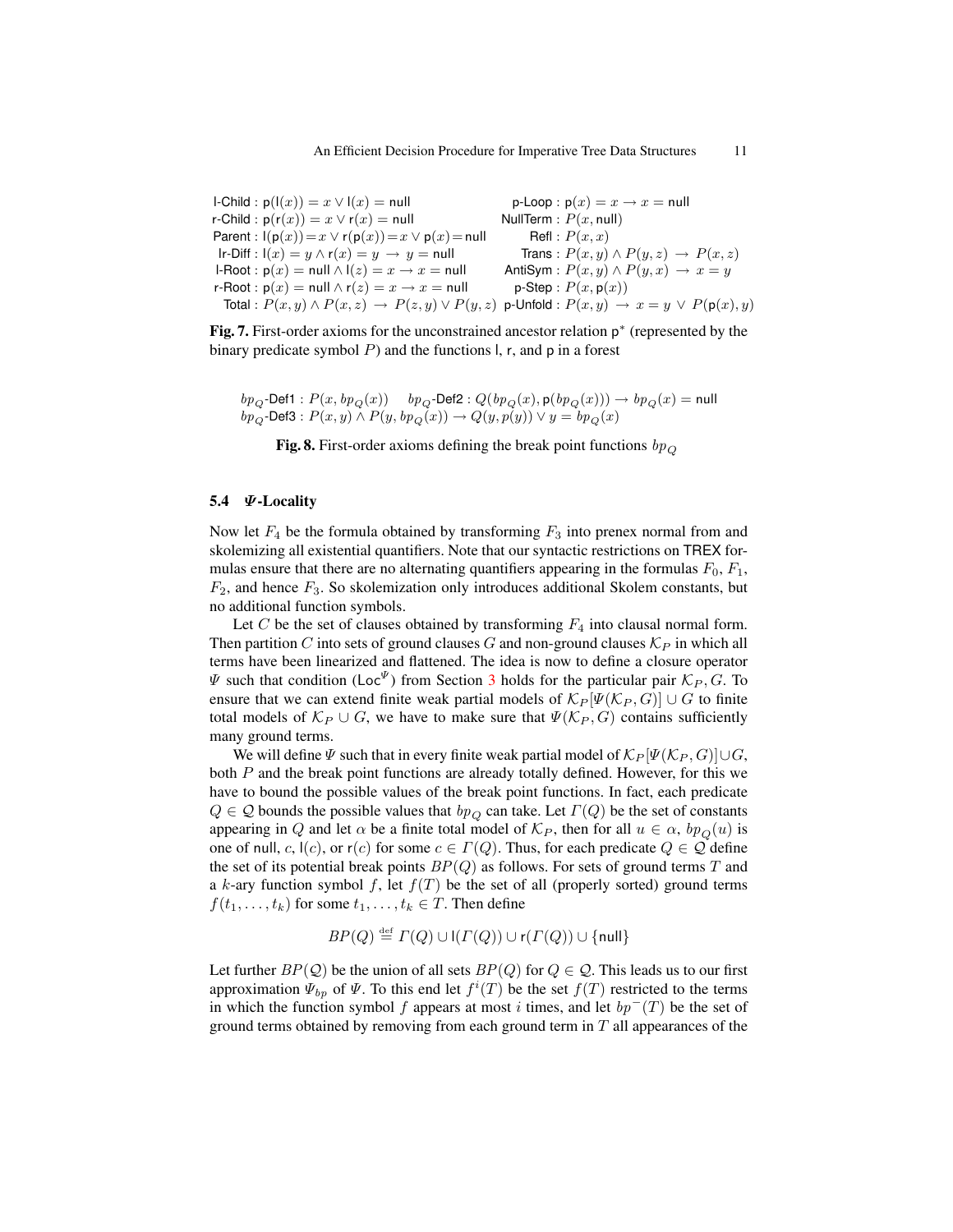$bp_Q\text{-}\mathsf{Def4}: P(x,y) \land P(y,bp_Q(x)) \to bp_Q(x) = bp_Q(y)$  $bp_Q$ -Def5 :  $\bigvee_{t\in BP(Q)}\,bp_Q(x)=t$ 

<span id="page-11-0"></span>Fig. 9. Additional first-order axioms for bounding the break point functions

 $fca\text{-Def1}: P(x, fca(x, y))$   $fca\text{-Def2}: P(y, fca(x, y))$  $fca$ -Def3 :  $P(x, z) \wedge P(y, z) \rightarrow P(fca(x, y), z)$  $fca$ -Def4 :  $fca(x, y) = w \wedge fca(x, z) = w \wedge fca(y, z) = w \rightarrow x = y \vee x = z \vee y = z \vee w = \text{null}$ 

<span id="page-11-1"></span>Fig. 10. Axioms defining the first common ancestor of two nodes in a forest

function symbols  $\set{bp_Q | Q \in \mathcal{Q}}$ . Then define

$$
\begin{array}{l} \varPsi_0(T) \stackrel{\mbox{\tiny def}}{=} T \cup \{\,{\sf p}(t) \mid t \in T, \exists t'. \, t = {\sf I}(t') \vee t = {\sf r}(t')\,\} \cup BP({\cal Q}) \cup {\sf p}(BP({\cal Q}))\\ \varPsi_4(T) \stackrel{\mbox{\tiny def}}{=} T \cup \bigcup_{Q \in {\cal Q}} bp_Q(bp^-(T))\\ \varPsi_5(T) \stackrel{\mbox{\tiny def}}{=} T \cup P(T)\\ \varPsi_{bp}({\cal K},T) \stackrel{\mbox{\tiny def}}{=} \varPsi_5 \circ \varPsi_4 \circ \varPsi_0({\sf st}({\cal K}) \cup T) \end{array}
$$

Let  $\mathcal{K}_{bp}$  be the set of clauses obtained from  $\mathcal{K}_P$  by adding the linearized and flattened clauses corresponding to the axioms shown in Figure [9.](#page-11-0) These additional axioms ensure that the interpretation of the break point functions in weak partial models of  $\mathcal{K}_P$  are consistent with those in total models of  $K_P$ .

However, the above definition is not yet sufficient to ensure  $\Psi$ -locality. Assume that a clause of the form  $z = c \vee z = d$  appears in  $\mathcal{K}_{bp}$  that results from a restricted quantified formula  $\forall z \cdot z = c \lor z = d$  in  $F_0$ . Then this clause imposes an upper bound of 2 on the cardinality of the models of  $F_4$ . We thus have to make sure that for any weak partial model of  $\mathcal{K}_{bp}[\Psi_{bp}(\mathcal{K}_{bp}, G)] \cup G$ , we can find a total model of the same cardinality. We can ensure that total models of matching cardinality exist by enforcing that every weak partial model already determines the *first common ancestor* of every pair of nodes. We axiomatize the first common ancestor of two nodes by introducing a fresh binary function symbol  $fca$  and then adding the axioms shown in Figure [10.](#page-11-1) Let  $\Sigma_{fca}$  be the signature  $\Sigma_P$  extended with the binary function symbol fca and let  $\mathcal{K}_{fca}$ be the set of clauses obtained by adding to  $\mathcal{K}_{bp}$  the linearized and flattened clauses corresponding to the axioms in Figure [10.](#page-11-1) Our second attempt at defining  $\Psi$  is then:

$$
\Psi_3(T) \stackrel{\text{def}}{=} T \cup fca^1(T) \cup fca^2(T \cup fca^1(T))
$$
  

$$
\Psi_{fca}(\mathcal{K}, T) \stackrel{\text{def}}{=} \Psi_5 \circ \Psi_4 \circ \Psi_3 \circ \Psi_0(\mathsf{st}(\mathcal{K}) \cup T)
$$

Unfortunately, the operator  $\Psi_{fca}$  is still not good enough to ensure  $\Psi$ -locality. Assume that a clause of the form  $f(z) = t \rightarrow H$  appears in  $\mathcal{K}_{fca}$  that resulted from a restricted quantified formula in  $F_0$  of the form  $\forall z$ .  $f(z) = t \rightarrow H$  and where f is either one of p, l, or r. Assume that  $f = p$ . To ensure that this clause remains valid whenever we complete p to a total function in some weak partial model  $\alpha$ , we have to ensure that we never have to define  $p(u) = t$ , for any  $u \in \alpha$  for which p is undefined. Consider first the case that in said model  $t$  is not null, then we can guarantee that we never have to define  $p(u) = t$  by making sure that  $\alpha$  is already defined on the ground terms  $p(l(t))$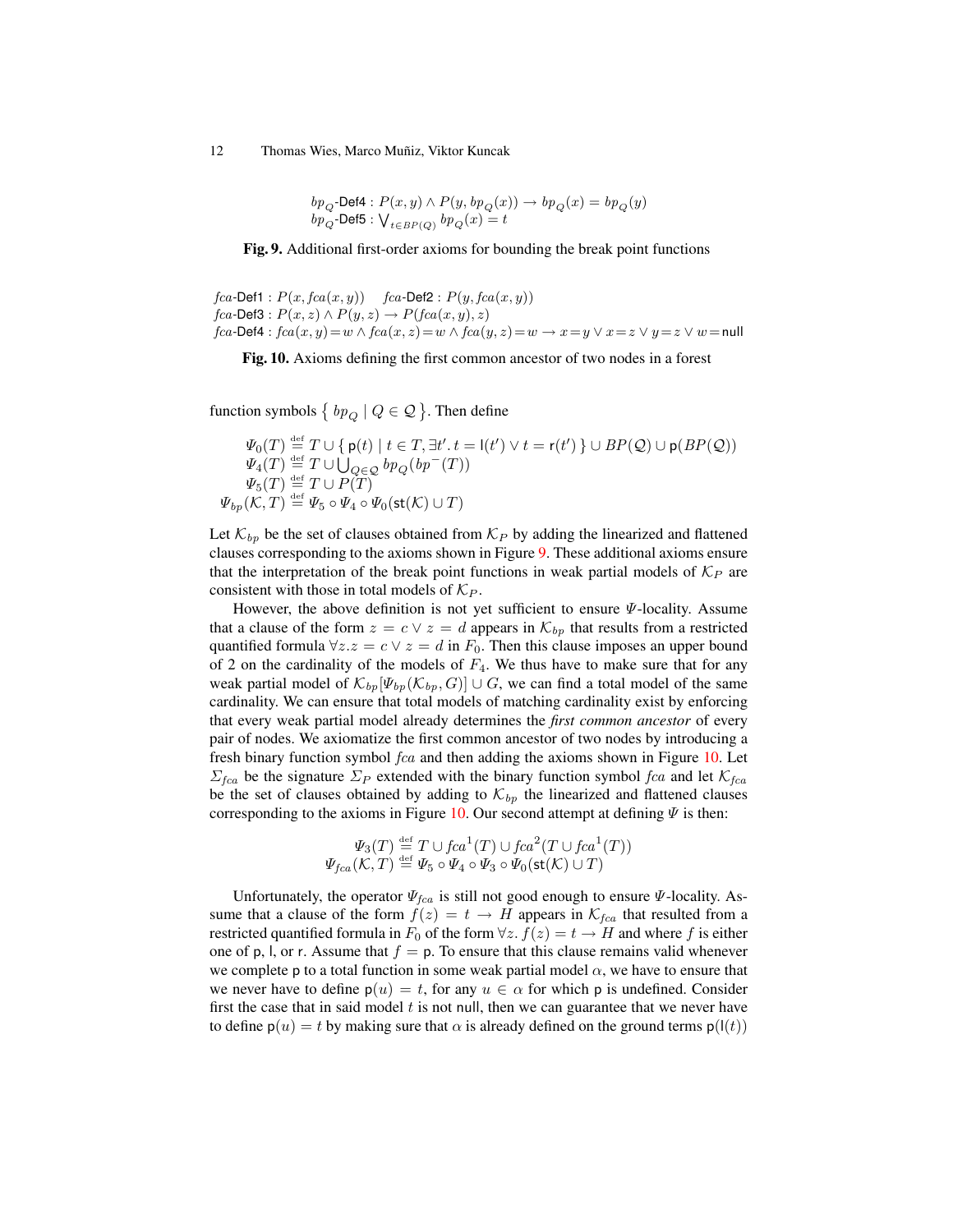```
Root1 : P(x, y) \rightarrow P(y, root(x)) \vee y = null Root2 : root(x) = null \leftrightarrow x = nulll-Leaf1 : P(leaf(x),x) \vee lleaf(x) = null r-Leaf1 : P(relaf(x),x) \vee relaf(x) = null
 l-Leaf2 : P( \text{leaf}(x), \text{I}(x)) r-Leaf2 : P(\text{rel}(x), \text{r}(x))l-Leaf3 : lleaf(lleaf(x)) = null r-Leaf3 : rleaf(rleaf(x)) = nulll-Leaf4: lleaf(\text{relaf}(x)) = \text{null} r-Leaf4: rleaf(\text{relaf}(x)) = \text{null}Leaves1 : fca(leaf(x),\text{rleaf}(x)) = x \vee \text{lleaf}(x) = \text{null} \vee \text{rleaf}(x) = \text{null}Leaves2 : (leaf(x) = null \vee rel(x) = null) \wedge fea(y, z) = x \rightarrow x = y \vee x = z \vee x = nullLeaves3 : \text{leaf}(x) = \text{null} \land \text{rleaf}(x) = \text{null} \land P(y, x) \rightarrow y = x \lor x = \text{null}
```
<span id="page-12-0"></span>

and  $p(r(t))$ . This suggests that we should add the following additional ground terms to the set of ground terms generated by  $\Psi_0(T)$ :

$$
\Psi_1(T) \stackrel{\text{def}}{=} T \cup \{ \mathsf{l}(t), \mathsf{p}(\mathsf{l}(t)), \mathsf{r}(t), \mathsf{p}(\mathsf{r}(t)) \mid (\mathsf{p}, t) \in Grd \} \\ \cup \{ \mathsf{p}(t), \mathsf{l}(\mathsf{p}(t)), \mathsf{p}(\mathsf{l}(\mathsf{p}(t))) \mid (\mathsf{l}, t) \in Grd \} \\ \cup \{ \mathsf{p}(t), \mathsf{r}(\mathsf{p}(t)), \mathsf{p}(\mathsf{r}(\mathsf{p}(t))) \mid (\mathsf{r}, t) \in Grd \}
$$

where  $Grd$  is the set of all pairs  $(f, t)$  of function symbols and ground terms appearing in guards of clauses of the form  $f(z) = t \rightarrow H$  in  $\mathcal{K}_{fca}$ .

If for some  $(f, t) \in Grd$  the weak partial model  $\alpha$  satisfies  $t = \text{null}$  then the situation is not quite so simple. We have to make sure that  $\alpha$  already explicitly determines which nodes  $u \in \alpha$  satisfy  $f(u) = \text{null}$ , even if f is not defined on u. However, there is no finite set of ground terms T over the signature  $\Sigma_{fca}$  such that instantiation of  $\mathcal{K}_{fca}$ with the terms in  $T$  will ensure this. To enable the construction of such a finite set of terms, we introduce auxiliary functions *root*, *lleaf*, and *rleaf* that determine the root, a left child, and a right child of every node in a forest. More precisely, the semantics of these functions is as follows: for each  $u \in \alpha$ , root $(u)$  determines the root of the tree in  $\alpha$  to which u belongs (i.e., in all total models  $\alpha$  of  $\mathcal{K}_{fca}$  and  $u \in \alpha$ ,  $p(u) = \text{null iff}$  $root(u) = u$ ). Similarly,  $lleaf(u)$  is some leaf of the tree to which u belongs such that lleaf (u) is descendant of  $\mathsf{I}(u)$ , or null if  $\mathsf{I}(u)$  is null (i.e., in all total models  $\alpha$  of  $\mathcal{K}_{fca}$ and  $u \in \alpha$ ,  $\mathfrak{l}(u) =$  null holds iff  $\mathfrak{l} \mathfrak{l} \mathfrak{e} \mathfrak{a} \mathfrak{l}(u) =$  null). The semantics of  $\mathfrak{r} \mathfrak{l} \mathfrak{e} \mathfrak{a} \mathfrak{l}$  is analogous. Let  $\Sigma$  be the signature  $\Sigma_{tca}$  extended with fresh unary function symbols root, lleaf, and *rleaf*. The axioms capturing this semantics are given in Figure [11.](#page-12-0) We can then replace every clause  $f(z) = t \rightarrow H$  in  $\mathcal{K}_{fca}$  by the two clauses

$$
f(z) = t \to t = \text{null} \lor H
$$
 and  $t = \text{null} \land N_f(z) \to H$ 

where  $N_f(z)$  is  $root(z) = z$  if f is p,  $lleaf(z) = null$  if f is l, and  $rleaf(z) = null$  if f is r. Let  $K$  be the resulting set of clauses extended with the linearized and flattened clauses obtained from the axioms in Figure [11.](#page-12-0) After this final rewriting step no nonground occurrences of function symbols l, r, p remain in the clauses that resulted from quantified subformulas in the original formula  $F_0$ .

**Lemma 6.** *The formula*  $F_3$  *has a finite*  $\Sigma_P$ *-model iff*  $K \cup G$  *has a finite*  $\Sigma$ *-model.*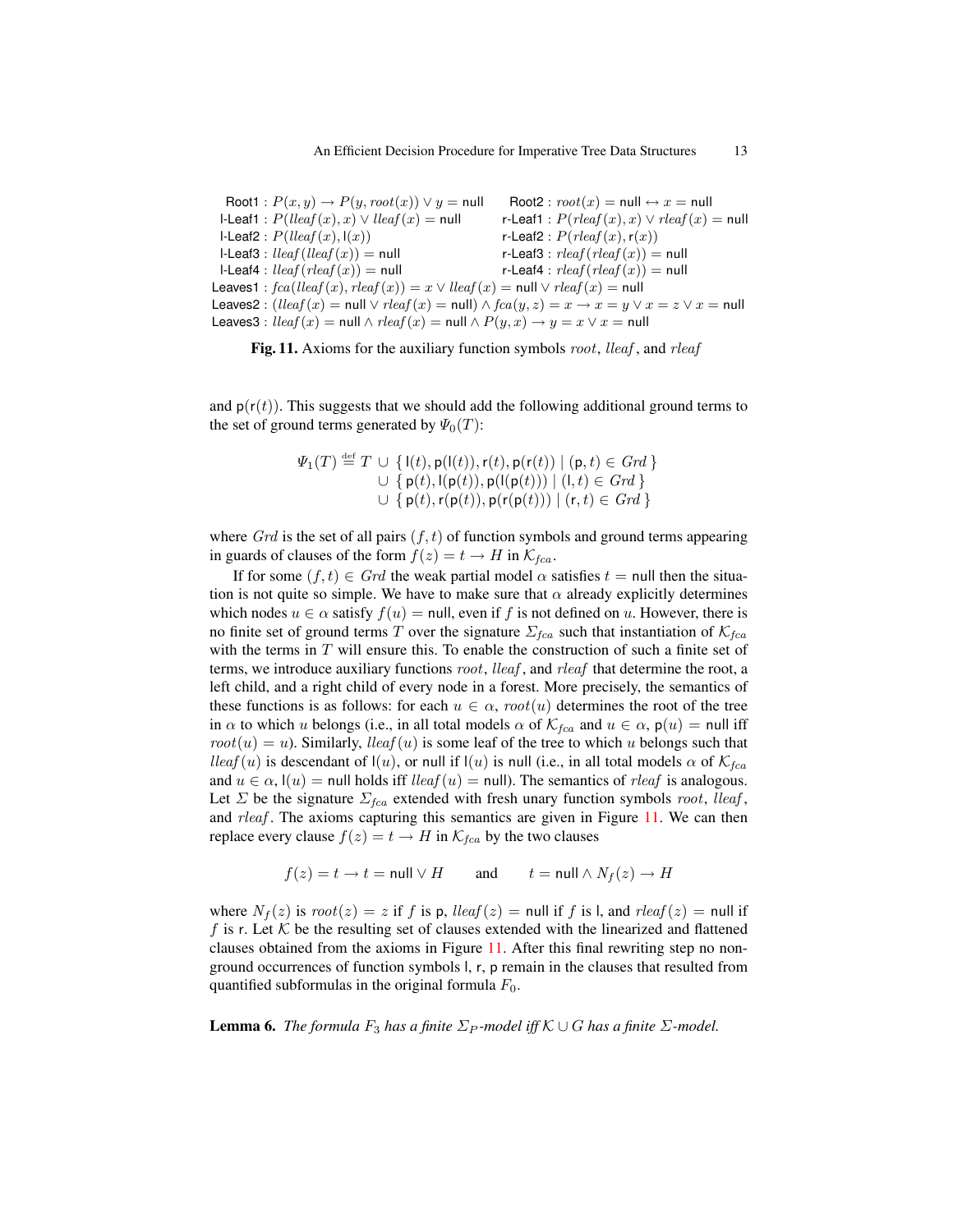The final definition of the closure operator  $\Psi$  is then as follows:

 $Roots(T) \stackrel{\text{def}}{=} root^1(T) \cup root(root^1(T))$ Leaves $(T) \stackrel{\text{def}}{=} \text{lleaf}^1(T \cup \text{root}^1(T)) \cup \text{rleaf}^1(T \cup \text{root}^1(T))$  $\Psi_2(T) \stackrel{\text{def}}{=} T \cup Roots(T) \cup Leaves(T) \cup lleaf(Leaves(T)) \cup relaf(Leaves(T))$  $\Psi(\mathcal{K},T) \stackrel{\text{\tiny def}}{=} \Psi_5 \circ \Psi_4 \circ \Psi_3 \circ \Psi_2 \circ \Psi_1 \circ \Psi_0(\mathsf{st}(\mathcal{K}) \cup T)$ 

One can easily check that  $\Psi$  satisfies the conditions (i) to (iv) on the closure operator of a  $\Psi$ -local theory, as defined in Section [3.](#page-4-1)

<span id="page-13-0"></span>**Lemma 7.** If there exists a weak partial model of  $\mathcal{K}[\Psi(\mathcal{K}, G)] \cup G$  in which all terms *in*  $\Psi(\mathcal{K}, G)$  *are defined, then there exists a finite total model of*  $\mathcal{K} \cup G$ *.* 

Lemma [7](#page-13-0) implies that we can decide satisfiability of  $K \cup G$  using the decision procedure described in [9, Section 3.1]. Together with the previous Lemmas we conclude that the combination of the steps described in this section result in a decision procedure for the satisfiability problem of TREX.

**Complexity.** Note that the number of terms in  $\Psi(K, G)$  is polynomial in the size of K ∪ G. From the parametric complexity considerations for  $\Psi$ -local theories in [9, 16] follows that satisfiability of  $K \cup G$  can be checked in NP. Further note that all steps of the reduction, except for the elimination of function updates, increase the size of the formula at most by a polynomial factor. The case splits in the rewrite steps 2. and 3. of the function update elimination may cause that the size of the formula increases exponentially in the nesting depth of function updates in the original formula  $F_0$ . However, this exponential blowup can be easily avoided using standard techniques that are used, e.g., for efficient clausal normal form computation.

## Theorem 8. *The satisfiability problem for TREX is NP-complete.*

Implementation and experiments. We started implementation of our decision procedure in the Jahob system. Our current prototype implements the first three steps of our decision procedure and already integrates with the verification condition generator of Jahob. Instead of manually instantiating the generated axioms, as described in the fourth step of our decision procedure, we currently give the generated axioms directly to the SMT solver and use triggers to encode some of the instantiation restrictions imposed by  $\Psi$ . While this implementation is not yet complete, we already successfully used it to verify implementations of operations on doubly-linked lists and a full insertion method on binary search trees (including the loop traversing the tree). The speedup obtained compared to using the MONA decision procedure is significant. For instance, using our implementation the verification of all 16 subgoals for the insert method takes about 1s in total. Checking the same subgoals using MONA takes 135s. We find these initial results encouraging and consistent with other success stories of using SMT solvers to encode NP decision procedures.

# 6 Conclusion

This paper introduced the logic TREX for reasoning about imperative tree data structures. The logic supports a transitive closure operator and a form of universal quantification. It is closed under propositional operations and weakest preconditions for heap